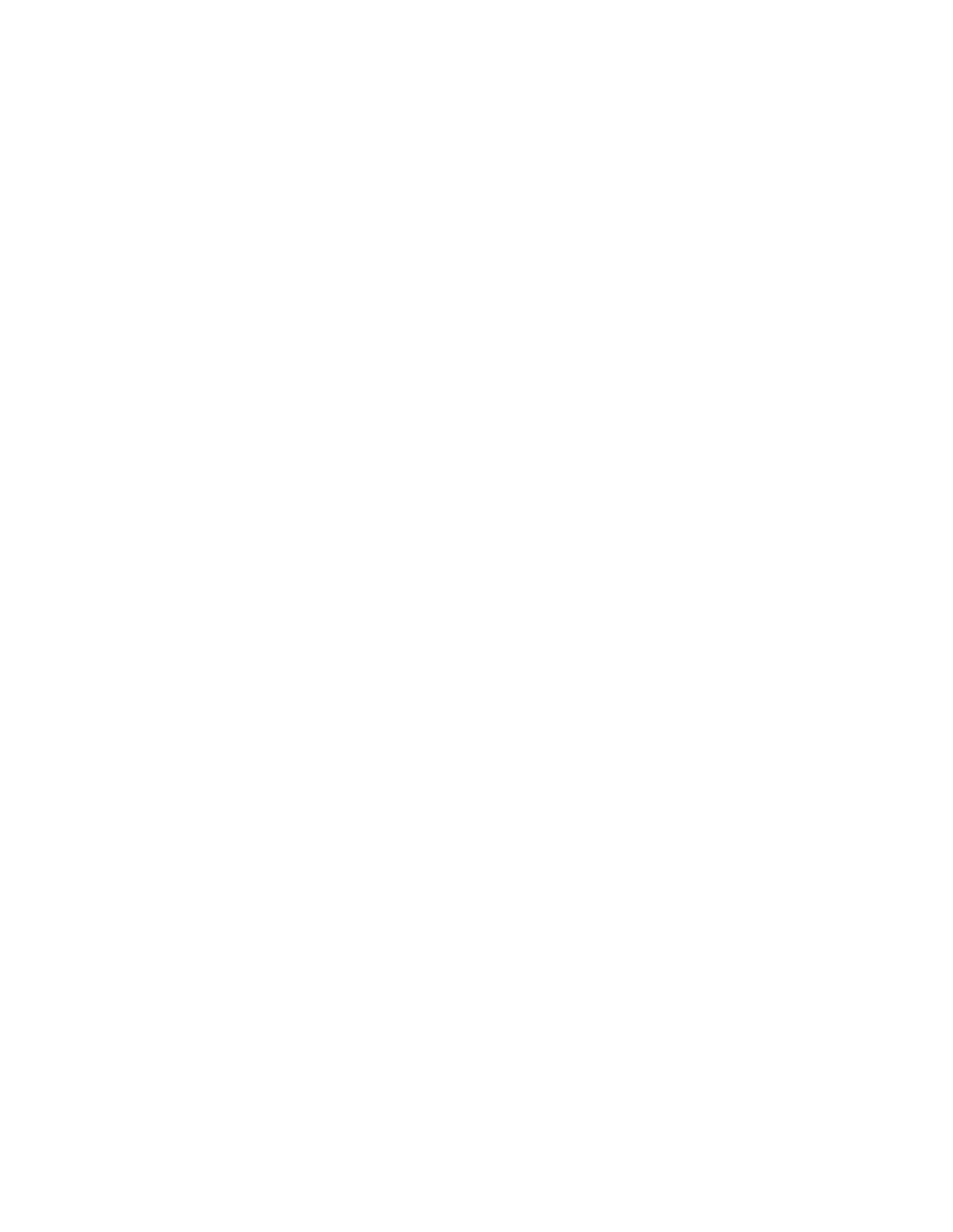### TABLE OF CONTENTS

| Description                                                                                      | Page      |
|--------------------------------------------------------------------------------------------------|-----------|
|                                                                                                  | 2         |
|                                                                                                  | 3         |
| Financial Information:<br>Schedules of Receipts, Disbursements, and Cash and Investment Balances | 4         |
|                                                                                                  |           |
|                                                                                                  | $5-6$     |
| Supplementary Information:                                                                       |           |
|                                                                                                  | 7         |
|                                                                                                  | 8         |
| <b>Examination Results and Comments:</b>                                                         |           |
|                                                                                                  | 9         |
|                                                                                                  | $9 - 10$  |
|                                                                                                  | 10        |
|                                                                                                  | 10        |
|                                                                                                  |           |
|                                                                                                  | 11        |
|                                                                                                  | 12        |
|                                                                                                  | 12        |
|                                                                                                  | 12        |
|                                                                                                  | $12 - 13$ |
|                                                                                                  | 13        |
|                                                                                                  | 13        |
|                                                                                                  | 13        |
|                                                                                                  | 14        |
|                                                                                                  | 14        |
|                                                                                                  | 15        |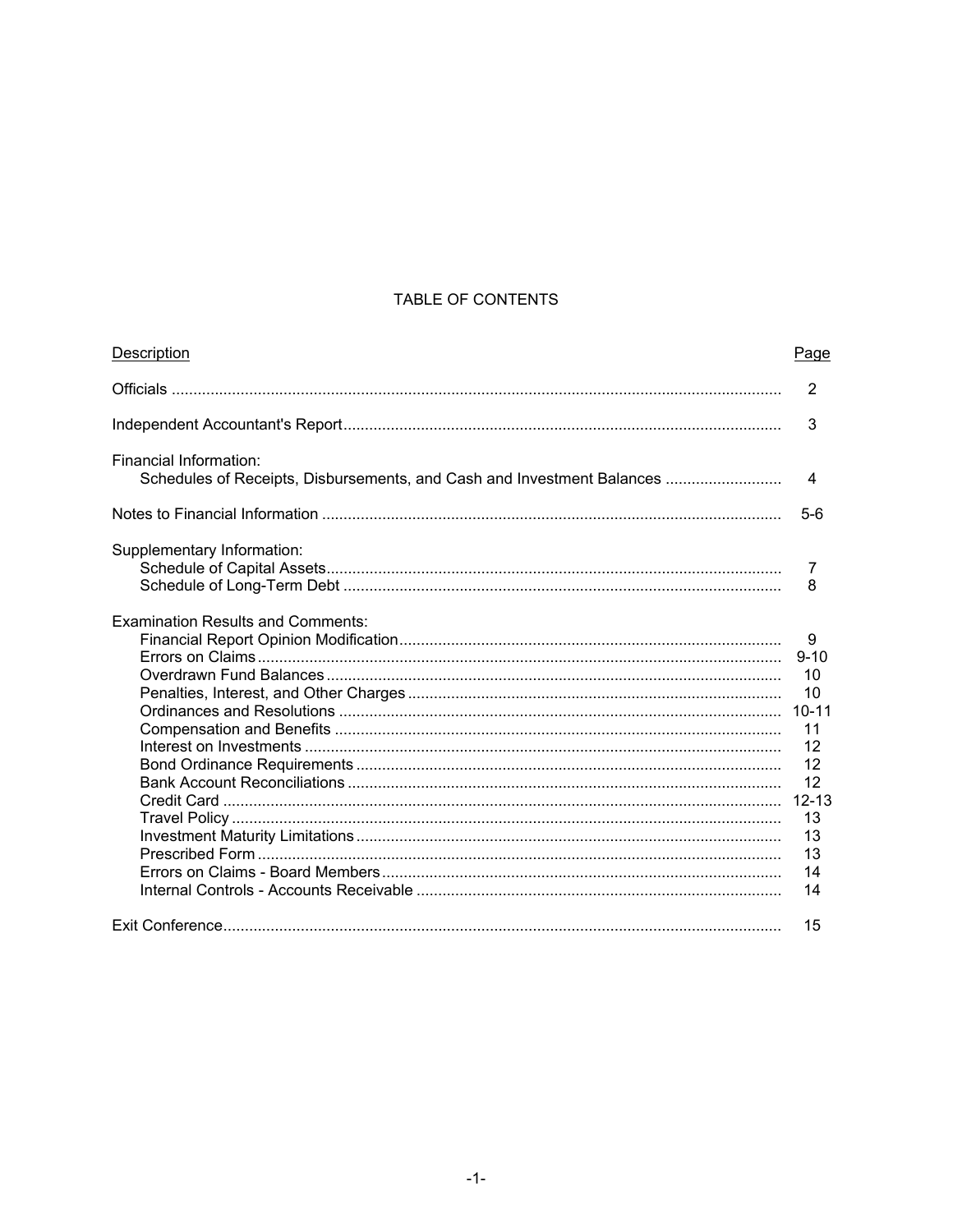## OFFICIALS

| Office                 | Official                              | Term                                         |
|------------------------|---------------------------------------|----------------------------------------------|
| Office Manager         | Pamela Shinn                          | 01-01-08 to 12-31-10                         |
| Treasurer              | Thomas McCarthy                       | 01-01-08 to 12-31-10                         |
| President of the Board | Nancy Williams<br><b>Tom Douthitt</b> | 01-01-08 to 12-31-09<br>01-01-10 to 12-31-10 |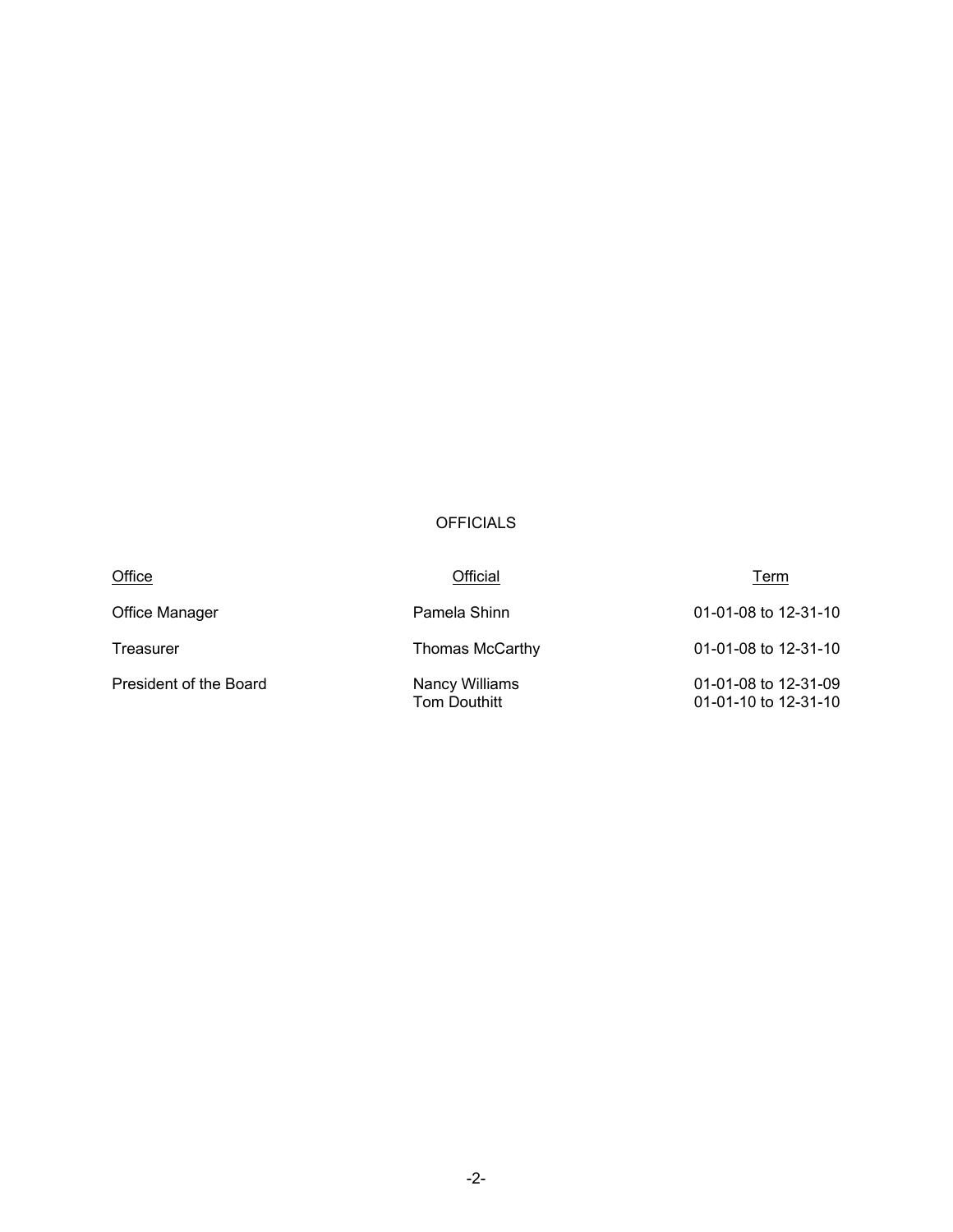

 302 WEST WASHINGTON STREET ROOM E418 INDIANAPOLIS, INDIANA 46204-2769

> Telephone: (317) 232-2513 Fax: (317) 232-4711 Web Site: www.in.gov/sboa

#### INDEPENDENT ACCOUNTANT'S REPORT

#### TO: THE OFFICIALS OF THE DELAWARE REGIONAL WASTEWATER DISTRICT, DELAWARE COUNTY, INDIANA

 We have examined the financial information presented herein of the Delaware Regional Wastewater District (District), for the period of January 1, 2008 to December 31, 2009. The District's management is responsible for the financial information presented herein. Our responsibility is to express an opinion based on our examination.

 Our examination was conducted in accordance with attestation standards established by the American Institute of Certified Public Accountants and, accordingly, included examining, on a test basis, evidence supporting the financial information presented herein and performing such other procedures as we considered necessary in the circumstances. We believe that our examination provides a reasonable basis for our opinion.

 The bank account reconciliation could not be reconciled to the financial statements at December 31, 2009. There was an unidentified difference of \$23,330 between the adjusted bank balance and the records. The cash receipts and billings could not be reconciled with the detailed accounts receivable balance at December 31, 2009, because a year end detail was not provided. We were unable to express an opinion on the financial statements, as of and for the year ended December 31, 2008, which resulted in questionable beginning balances for the current examination period.

 In our opinion, except for the effects of the conditions described in the above paragraph, the financial information referred to above presents fairly, in all material respects, the financial information of the District for the years ended December 31, 2008 and 2009, based on the criteria set forth in the uniform compliance guidelines established by the Indiana State Board of Accounts.

 The Schedule of Capital Assets and the Schedule of Long-Term Debt, as listed in the Table of Contents, are presented for additional analysis and are not a required part of the basic financial information. They have not been subjected to the examination procedures applied to the basic financial information and, accordingly, we express no opinion on them.

STATE BOARD OF ACCOUNTS

July 22, 2010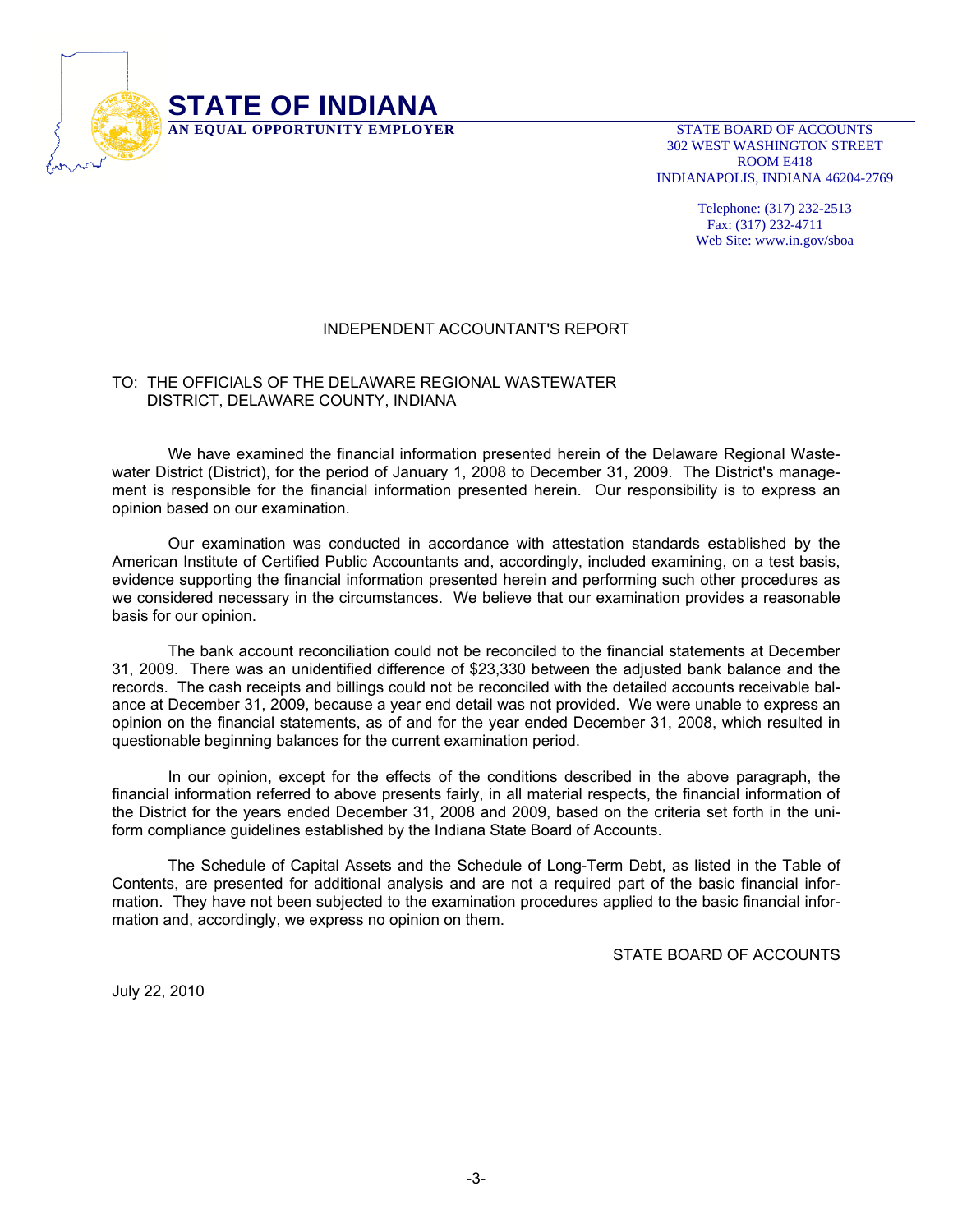#### DELAWARE REGIONAL WASTEWATER DISTRICT SCHEDULES OF RECEIPTS, DISBURSEMENTS, AND CASH AND INVESTMENT BALANCES ALL GOVERNMENTAL FUND TYPES As Of And For The Years Ended December 31, 2008 And 2009

|                     | Cash and<br>Investments<br>$01 - 01 - 08$ | Receipts        |    | <b>Disbursements</b> |     | Cash and<br>Investments<br>12-31-08 |
|---------------------|-------------------------------------------|-----------------|----|----------------------|-----|-------------------------------------|
| Governmental Funds: |                                           |                 |    |                      |     |                                     |
| Operating           | \$<br>82,819                              | \$<br>3,375,736 | -S | 3,473,012            | -\$ | (14, 457)                           |
| Bond and Interest   | 26,210                                    | 896,751         |    | 1,009,418            |     | (86, 457)                           |
| Depreciaiton        | 365,050                                   | 6,462           |    | 183                  |     | 371,329                             |
| Debt Service        | 898,257                                   | 68,651          |    |                      |     | 966,908                             |
| Improvement         | 142.546                                   | 2,547           |    | 1.500                |     | 143,593                             |
| Retainage           | 173,624                                   | 2,827           |    |                      |     | 176,451                             |
| Construction        | (9,642)                                   |                 |    |                      |     | (9,642)                             |
| Totals              | \$<br>1,678,864                           | \$<br>4,352,974 |    | 4.484.113            | \$  | 1,547,725                           |

|                     | Cash and<br>Investments<br>$01 - 01 - 09$ |   | Receipts  | <b>Disbursements</b> | Cash and<br>Investments<br>12-31-09 |
|---------------------|-------------------------------------------|---|-----------|----------------------|-------------------------------------|
| Governmental Funds: |                                           |   |           |                      |                                     |
| Operating           | \$<br>$(14, 457)$ \$                      |   | 3,851,177 | \$<br>3,666,391      | \$<br>170,329                       |
| Bond and Interest   | (86, 457)                                 |   | 843.147   | 186.416              | 570,274                             |
| Depreciaiton        | 371,329                                   |   | 8.352     | 379,678              | 3                                   |
| <b>Debt Service</b> | 966,908                                   |   | 84.706    | 385,902              | 665,712                             |
| Improvement         | 143,593                                   |   | 403,628   | 145,816              | 401,405                             |
| Retainage           | 176.451                                   |   | 71        | 176.522              |                                     |
| Construction        | (9,642)                                   |   | 9,642     |                      |                                     |
| Totals              | 1,547,725                                 | S | 5,200,723 | \$<br>4,940,725      | \$<br>1,807,723                     |

The accompanying notes are an integral part of the financial information.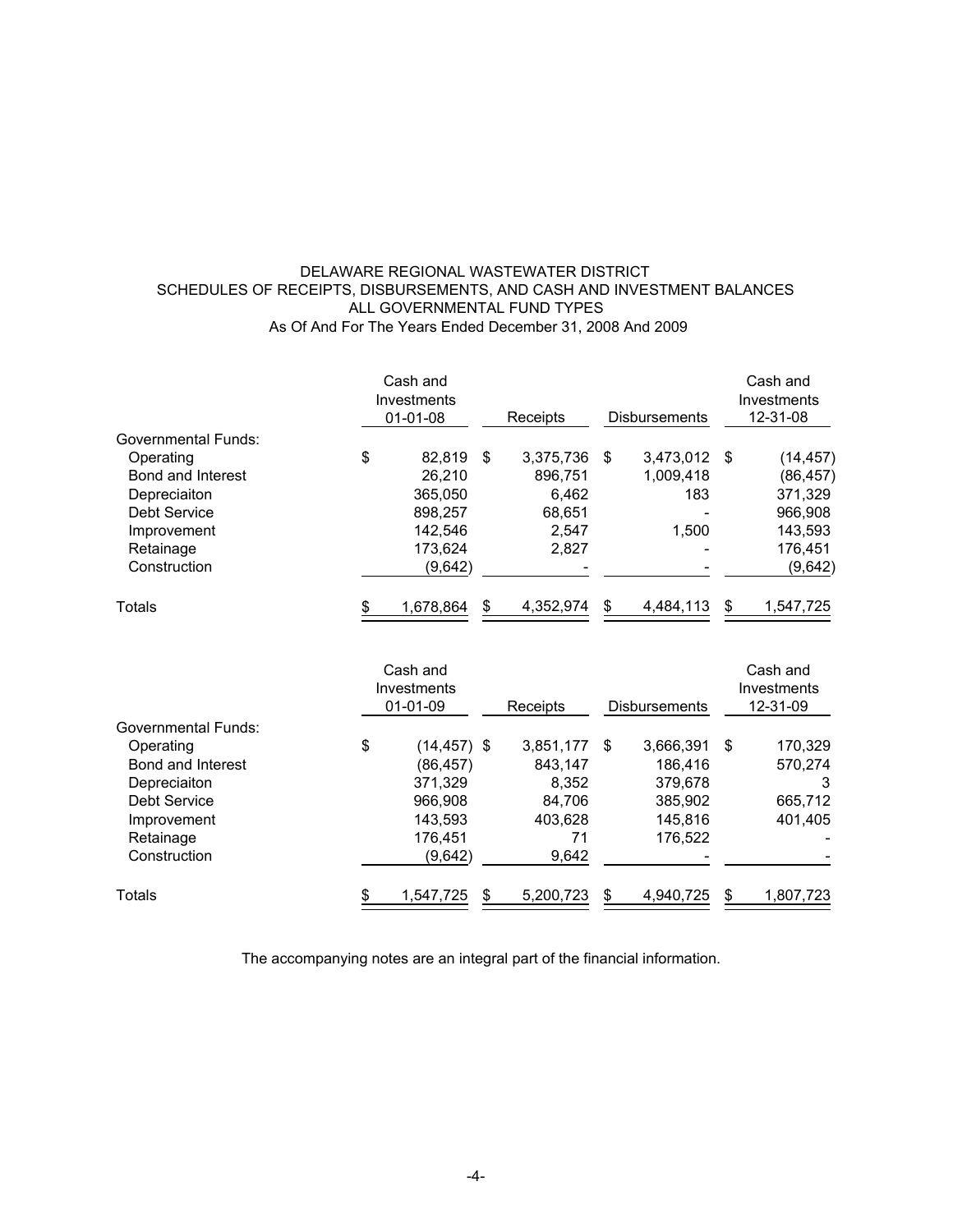#### DELAWARE COUNTY REGIONAL WASTEWATER DISTRICT NOTES TO FINANCIAL INFORMATION

#### Note 1. Introduction

The District was established under the laws of the State of Indiana. The District provides the following service: wastewater treatment.

#### Note 2. Fund Accounting

The District uses funds to report on its cash and investments and the results of its operations on a cash basis. Fund accounting is designed to demonstrate legal compliance and to aid financial management by segregating transactions related to certain governmental functions or activities.

#### Note 3. Deposits and Investments

Deposits, made in accordance with Indiana Code 5-13, with financial institutions in the State of Indiana at year end were entirely insured by the Federal Depository Insurance Corporation or by the Indiana Public Deposit Insurance Fund. This includes any deposit accounts issued or offered by a qualifying financial institution.

State statute (IC 5-13-9) authorizes the District to invest in securities including, but not limited to, federal government securities, repurchase agreements, and certain money market mutual funds. Certain other statutory restrictions apply to all investments made by local governmental units.

#### Note 4. Pension Plan

#### Public Employees' Retirement Fund

#### Plan Description

The District contributes to the Indiana Public Employees' Retirement Fund (PERF), a defined benefit pension plan. PERF is an agent multiple-employer public employee retirement system, which provides retirement benefits to plan members and beneficiaries. All full-time employees are eligible to participate in this defined benefit plan. State statutes (IC 5-10.2 and 5-10.3)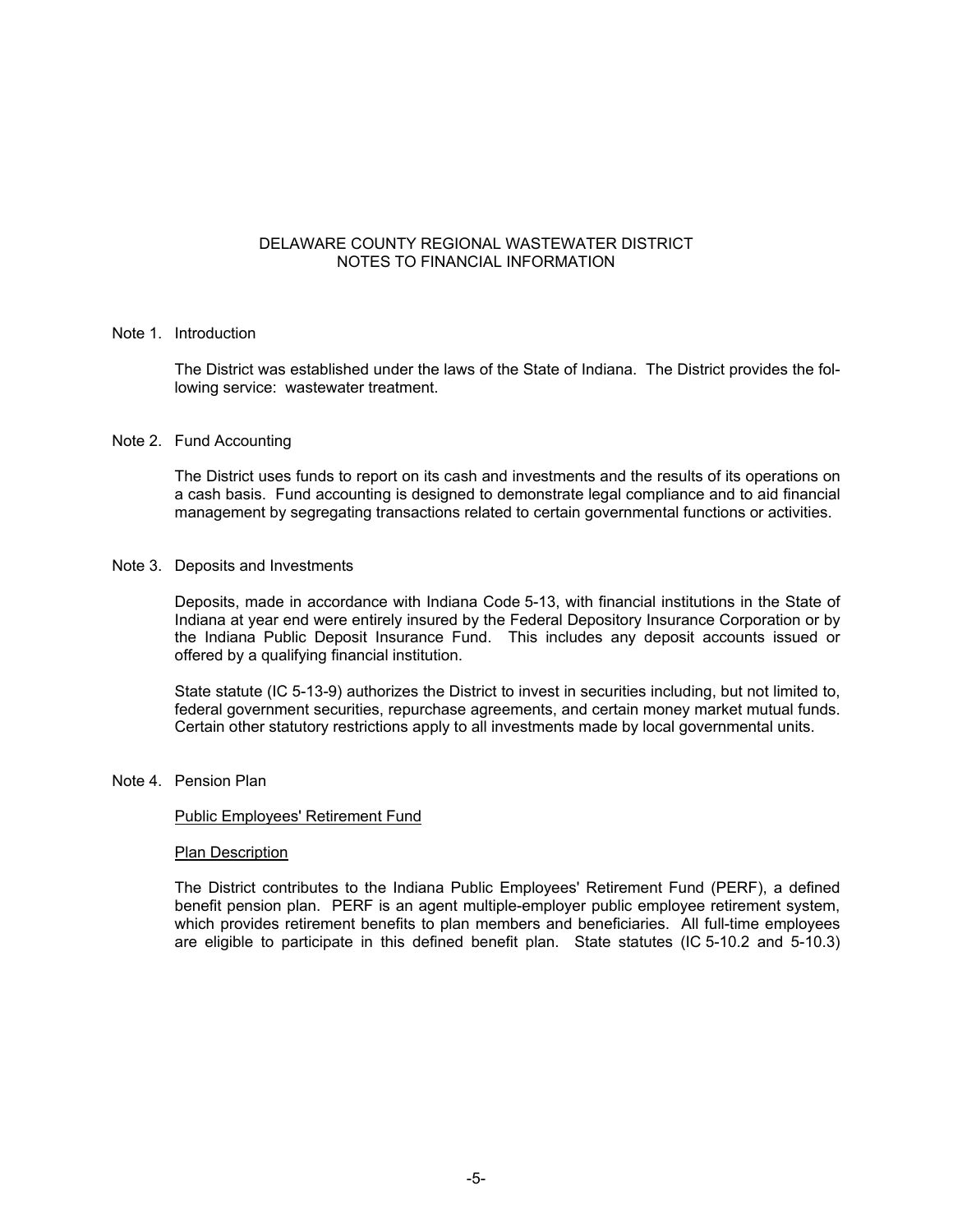#### DELAWARE COUNTY REGIONAL WASTEWATER DISTRICT NOTES TO FINANCIAL INFORMATION (Continued)

govern, through the PERF Board, most requirements of the system, and give the District authority to contribute to the plan. The PERF retirement benefit consists of the pension provided by employer contributions plus an annuity provided by the member's annuity savings account. The annuity savings account consists of members' contributions, set by state statute at 3% of compensation, plus the interest credited to the member's account. The employer may elect to make the contributions on behalf of the member.

PERF administers the plan and issues a publicly available financial report that includes financial statements and required supplementary information for the plan as a whole and for its participants. That report may be obtained by contacting:

> Public Employees' Retirement Fund Harrison Building, Room 800 143 West Market Street Indianapolis, IN 46204 Ph. (317) 233-4162

#### Funding Policy and Annual Pension Cost

The contribution requirements of the plan members for PERF are established by the Board of Trustees of PERF.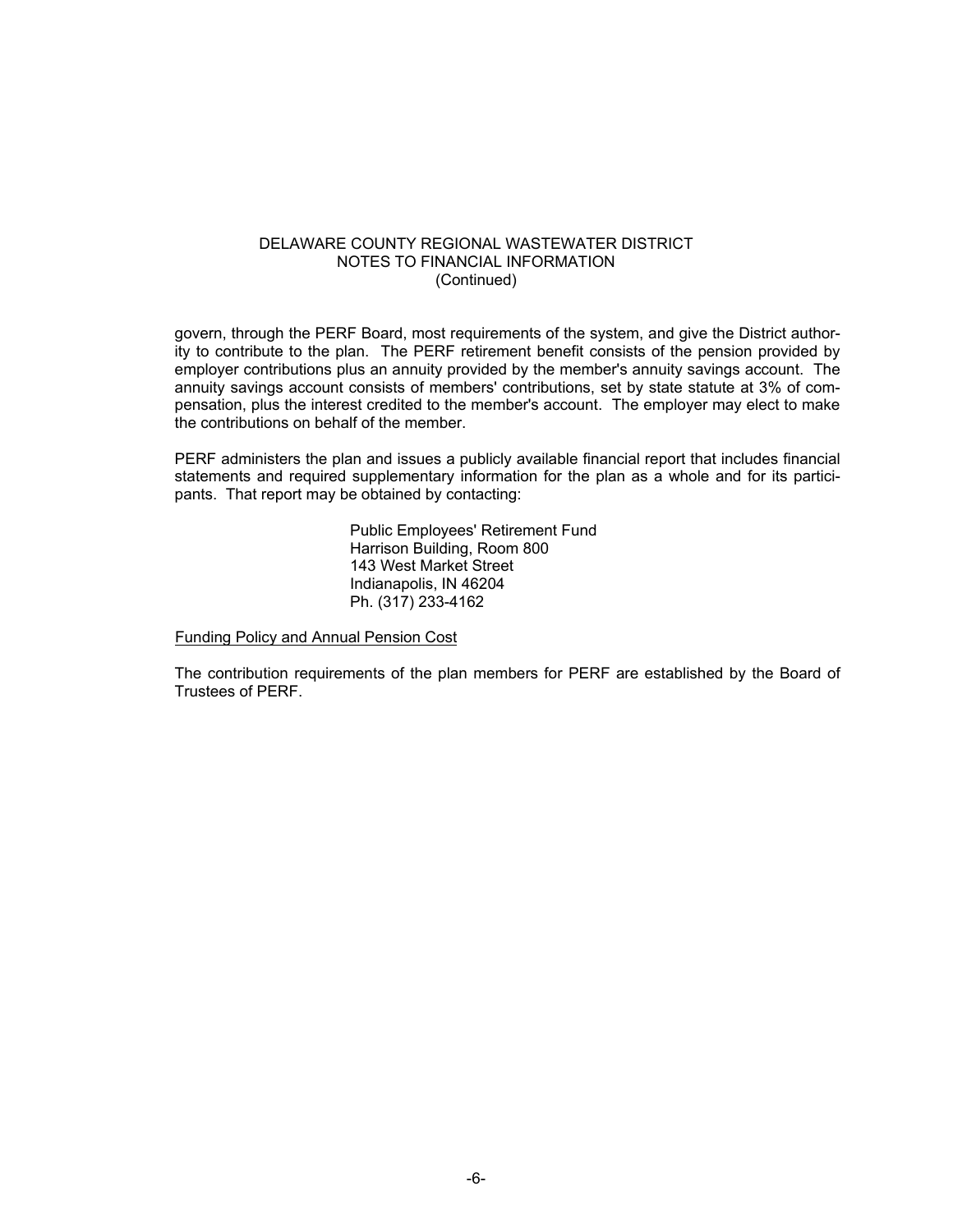#### SCHEDULE OF CAPITAL ASSETS December 31, 2009 DELAWARE REGIONAL WASTEWATER DISTRICT SUPPLEMENTARY INFORMATION

Capital assets are reported at actual or estimated historical cost based on appraisals or deflated current replacement cost. Contributed or donated assets are reported at estimated fair value at the time received.

General infrastructure assets completed in the current and prior years have not been reported. Retroactive reporting of general infrastructure assets will occur by December 31, 2010.

|                                         |    | Ending    |
|-----------------------------------------|----|-----------|
| <b>Primary Government</b>               |    | Balance   |
|                                         |    |           |
| Business-type activities:               |    |           |
| Wastewater Utility:                     |    |           |
| Capital assets, not being depreciated:  |    |           |
| Infrastructure                          | \$ | 3.404.647 |
| <b>Buildings</b>                        |    | 15.000    |
| Improvements other than buildings       |    | 3.209.821 |
| Machinery and equipment                 |    | 350.060   |
| Total Wastewater Utility capital assets |    | 6,979,528 |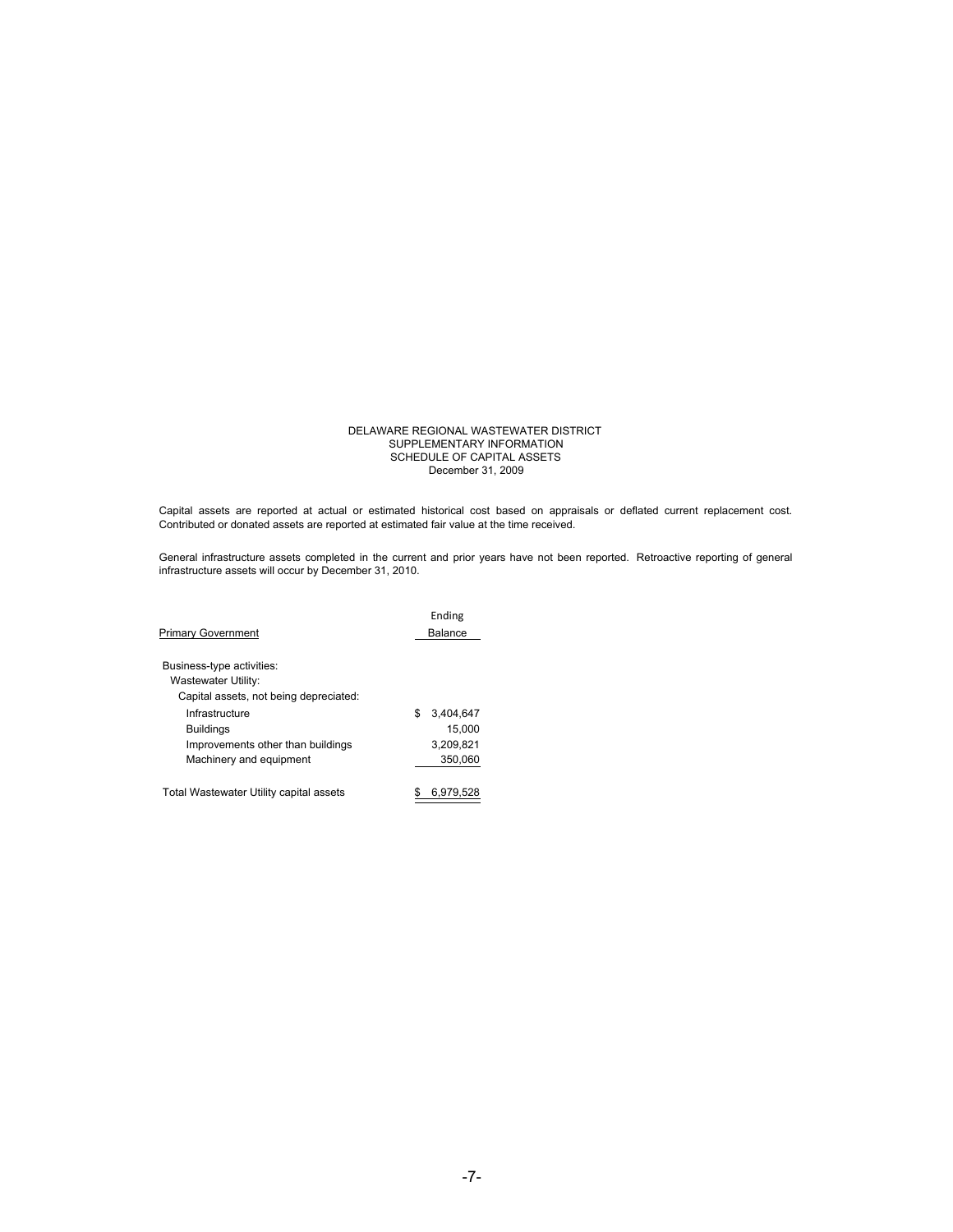#### DELAWARE REGIONAL WASTEWATER DISTRICT SUPPLEMENTARY INFORMATION SCHEDULE OF LONG-TERM DEBT December 31, 2009

The District has entered into the following debt:

| Description of Debt                          | Ending<br>Principal<br><b>Balance</b> | Principal and<br>Interest Due<br><b>Within One</b><br>Year |         |  |
|----------------------------------------------|---------------------------------------|------------------------------------------------------------|---------|--|
| <b>Wastewater Utility:</b><br>Revenue bonds: |                                       |                                                            |         |  |
| 1981 Daleville Issue                         | \$<br>531,000                         | S                                                          | 59,550  |  |
| 1979 Westbrook Issue                         | 484,000                               |                                                            | 63,200  |  |
| 2009 Royerton Issue                          | 11,517,145                            |                                                            |         |  |
| <b>Total Wastewater Utility</b>              | \$<br>12,532,145                      | S                                                          | 122,750 |  |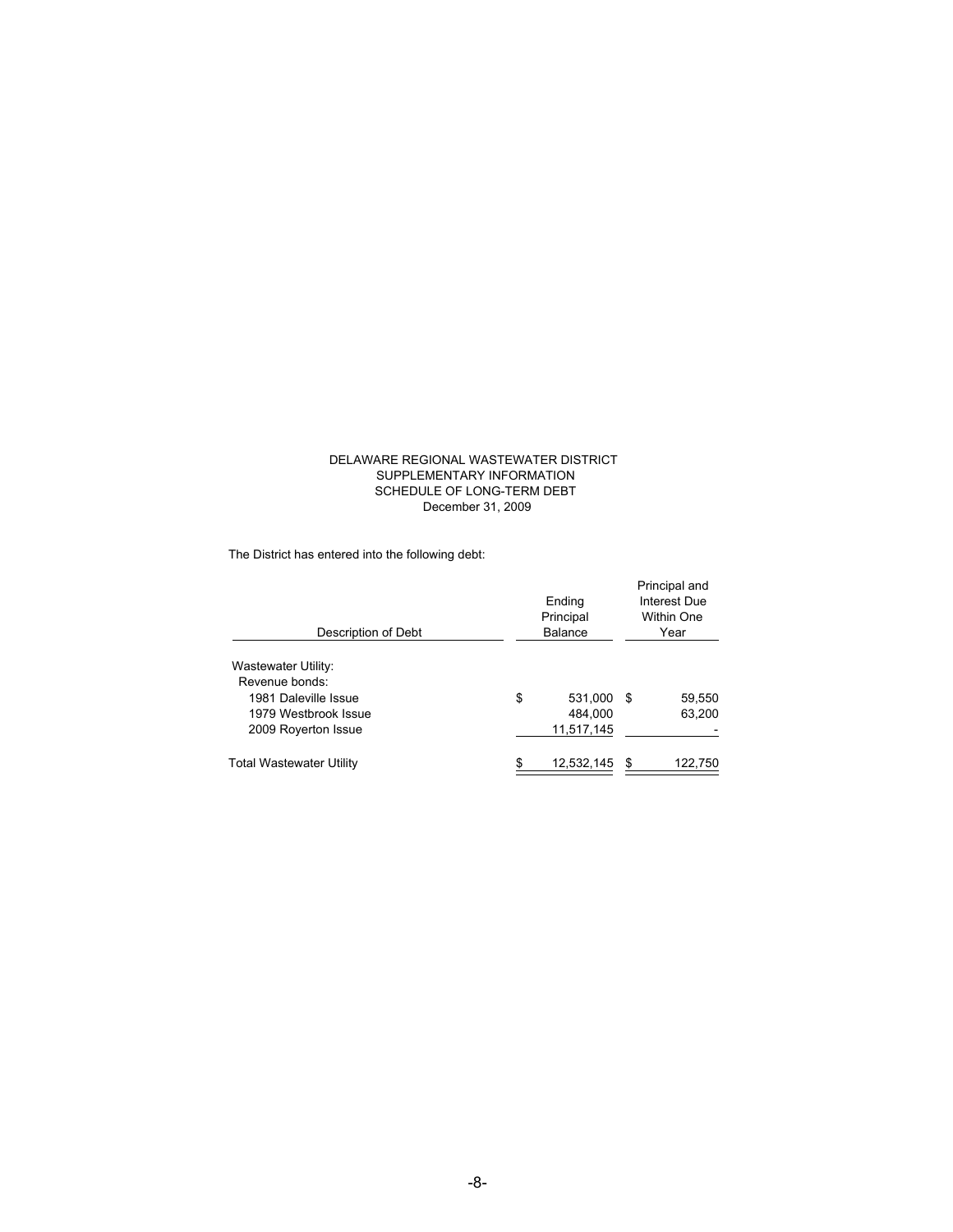#### FINANCIAL REPORT OPINION MODIFICATION

The following items were noted:

- 1. The adjusted bank account balance could not be reconciled to the financial statements at December 31, 2009. There was an unidentified difference of \$23,330 between the adjusted bank account balance and the records.
- 2. The cash receipts and billings could not be reconciled with the detailed accounts receivable balance at December 31, 2009, because a year end detail was not provided.
- 3. The ending balances from the prior year could not be determined to be correct and an adverse opinion was issued.

 Accounting records and other public records must be maintained in a manner that will support accurate financial statements. Anything other than an unqualified opinion on the Independent Auditors' Report on the financial statements may have adverse financial consequences with the possibility of an increase in interest rate cost to the taxpayers of the governmental unit. (Accounting and Uniform Compliance Guidelines Manual for Special Districts, Chapter 10)

#### ERRORS ON CLAIMS

The following deficiencies were noted during a review of claims:

- 1. Claims were not prepared for all disbursements.
- 2. Claims were not adequately itemized. Disbursements were made from statements without any supporting invoices.
- 3. Disbursements were made without board approval. Dockets listing six of the claims tested were not signed by a majority of the board.
- 4. Disbursements were made without approval of the fiscal officer.
- IC 5-11-10-1.6 states in part:

"(b) As used in this section, 'claim' means a bill or an invoice submitted to a governmental entity for goods or services.

(c) The fiscal officer of a governmental entity may not draw a warrant or check for payment of a claim unless:

- (1) there is a fully itemized invoice or bill for the claim;
- (2) the invoice or bill is approved by the officer or person receiving the goods and services;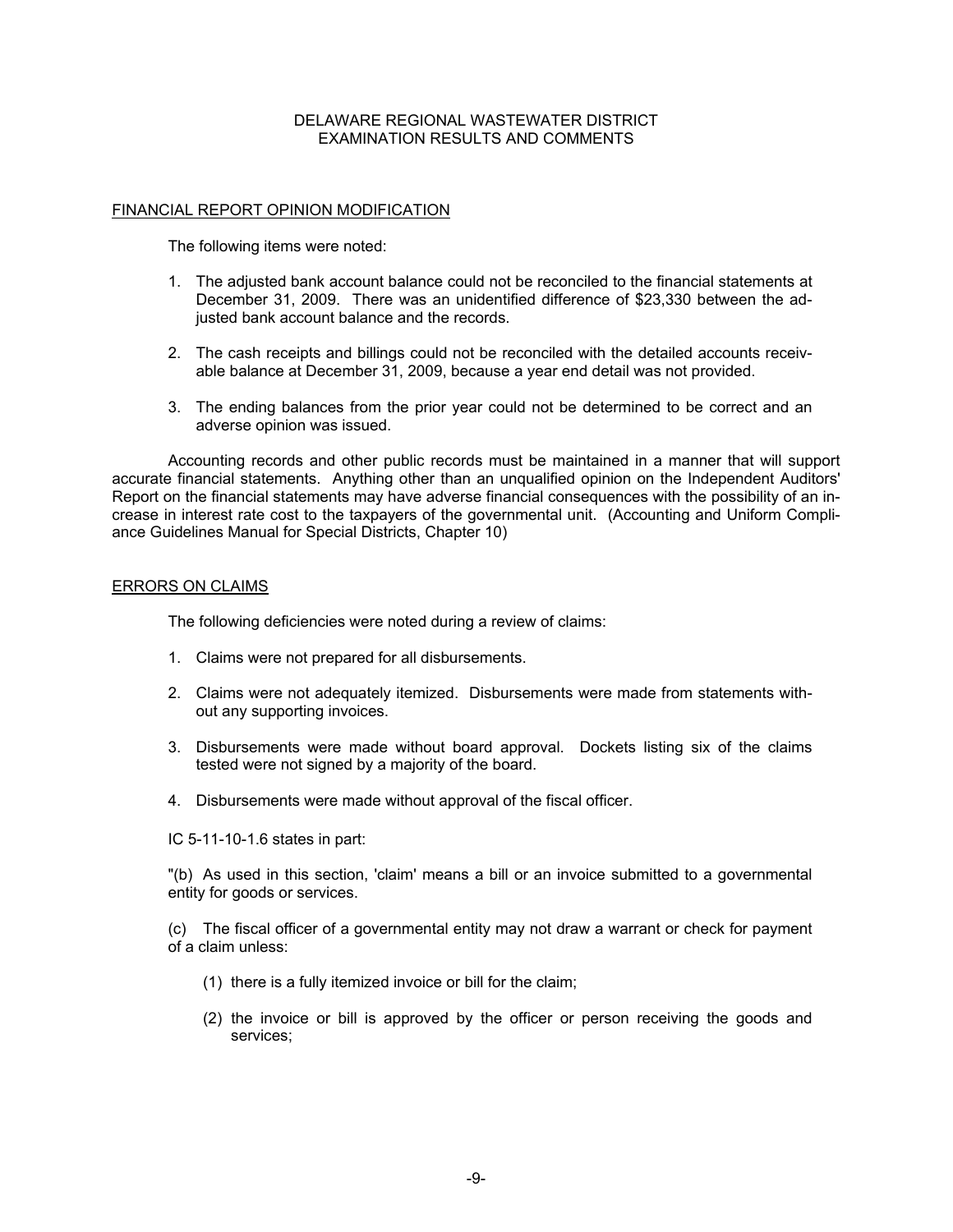- (3) the invoice or bill is filed with the governmental entity's fiscal officer;
- (4) the fiscal officer audits and certifies before payment that the invoice or bill is true and correct; and
- (5) payment of the claim is allowed by the governmental entity's legislative body or the board or official having jurisdiction over allowance of payment of the claim."

#### OVERDRAWN FUND BALANCES

The Operating Fund is made up of three subsidiary components: the Daleville Operating, the Westbrook Operating and the Royerton Operating. The Royerton Operating was overdrawn by \$144,760 at December 31, 2008, resulting in a net overdrawn balance of \$14,457. The Bond and Interest Fund is also made up of three subsidiary components: the Daleville Bond and Interest, the Westbrook Bond and Interest and the Royerton Bond and Interest. The Royerton Bond and Interest was overdrawn by \$191,377 at December 31, 2008, resulting in a net overdrawn balance of \$86,457. The Construction Fund was also overdrawn at December 31, 2008, by \$9,642.

 The balance of any fund may not be reduced below zero. Routinely overdrawn funds could be an indicator of serious financial problems which should be investigated by the governmental unit. (Accounting and Uniform Compliance Guidelines Manual for Special Districts, Chapter 10)

#### PENALTIES, INTEREST, AND OTHER CHARGES

 The District was not paying withholding taxes to the Internal Revenue Service in the correct amounts, nor were all payments made in a timely manner. As a result, the District paid penalties and interest totaling \$712.83. The Office Manager repaid \$712.83 on July 26, 2010.

 Officials and employees have the duty to pay claims and remit taxes in a timely fashion. Failure to pay claims or remit taxes in a timely manner could be an indicator of serious financial problems which should be investigated by the governmental unit.

 Additionally officials and employees have a responsibility to perform duties in a manner which would not result in any unreasonable fees being assessed against the governmental unit.

 Any penalties, interest or other charges paid by the governmental unit may be the personal obligation of the responsible official or employee.

(Accounting and Uniform Compliance Guidelines Manual for Special Districts, Chapter 10)

#### ORDINANCES AND RESOLUTIONS

1. The District has established rate ordinances for each of its three service areas. It was noted that many accounts were not being charged amounts as specified in the rate ordinance. Business accounts in Daleville were being multiplied by a factor of 7.48, which is not mentioned in the rate ordinance. The businesses in Chesterfield were not being adjusted by the multiplier.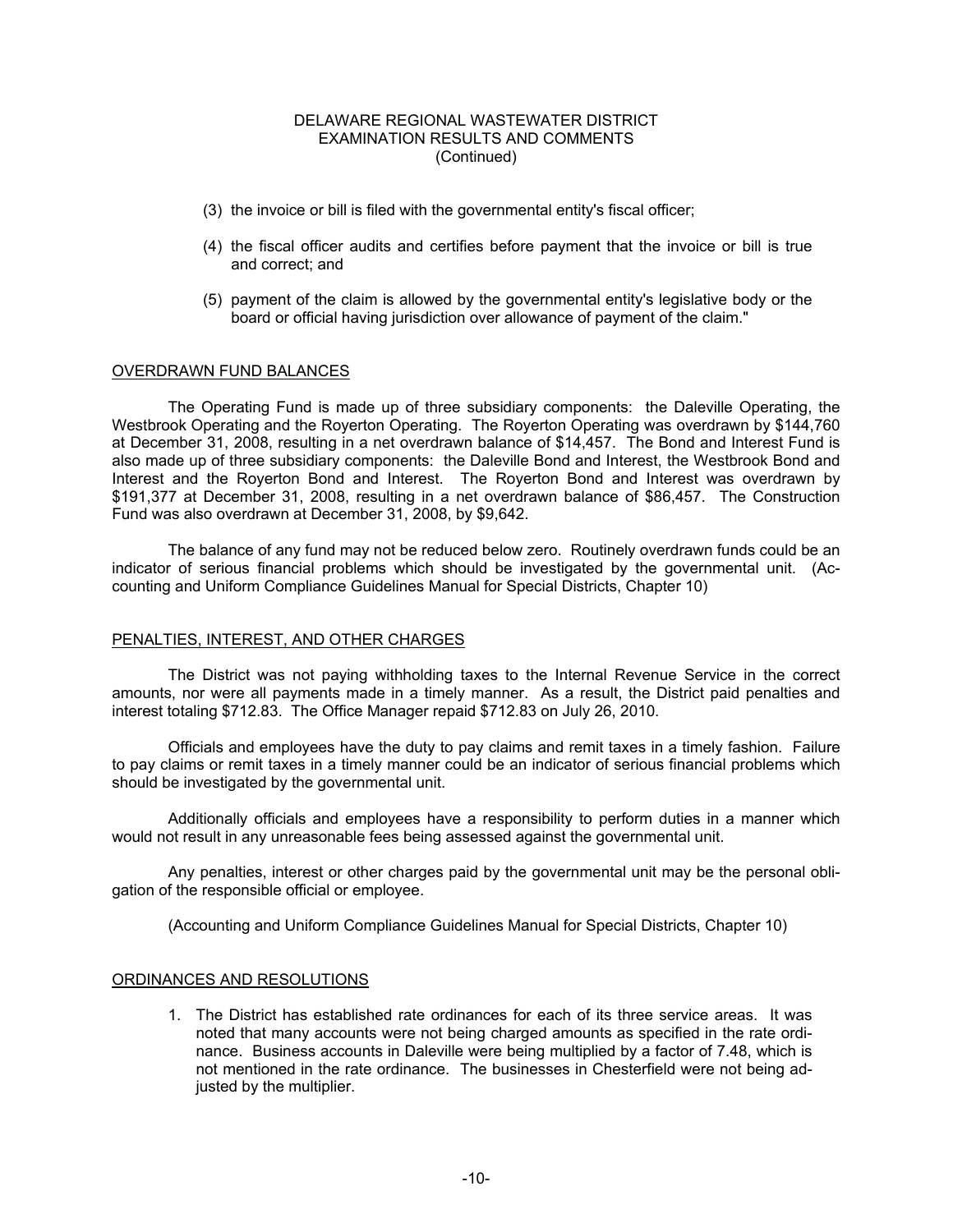- 2. The District is to charge a 10% fee on all delinquent accounts; however, the unit removed penalties from some delinquent accounts without approval from the governing board.
- 3. Partial payments were being made for tap fees; however, there was no ordinance or policy to support the practice of accepting partial payments.
- 4. The board minutes indicated charges for tap fees for the Westbrook District (Cammack Project) were \$4,000; however, we noted customers were charged \$4,350.

 Each governmental unit is responsible for complying with the ordinances, resolutions, and policies it adopts. (Accounting and Uniform Compliance Guidelines Manual for Special Districts, Chapter 10)

#### COMPENSATION AND BENEFITS

- 1. Time cards did not contain detail information.
- 2. Time cards were not maintained for all employees.
- 3. Time cards were not approved by the appropriate official.
- 4. Forms 99A, Employee Service Records, were not maintained for all employees.
- 5. Payments to some employees did not agree with the salary resolution presented for examination.
- 6. Errors were noted on the earnings records. These errors caused Federal tax for one employee to be understated by \$15 and Social Security taxes for another employee to be understated by \$542 on their respective W-2 forms.
- 7. Payments were made to board members without deductions for payroll taxes.

 All compensation and benefits paid to officials and employees must be included in the labor contract, salary ordinance, resolution or salary schedule adopted by the governing body unless otherwise authorized by statute. Compensation should be made in a manner that will facilitate compliance with state and federal reporting requirements. (Accounting and Uniform Compliance Guidelines Manual for Special Districts, Chapter 10)

 Political subdivisions are required to comply with all grant agreements, rules, regulations, bulletins, directives, letters, letter rulings, and filing requirements concerning reports and other procedural matters of federal and state agencies, including opinions of the Attorney General of the State of Indiana, and court decisions. Governmental units should file accurate reports required by federal and state agencies. Noncompliance may require corrective action. (Accounting and Uniform Compliance Guidelines Manual for Special Districts, Chapter 10)

 Officials and employees are required to use State Board of Accounts prescribed or approved forms in the manner prescribed. (Accounting and Uniform Compliance Guidelines Manual for Special Districts, Chapter 10)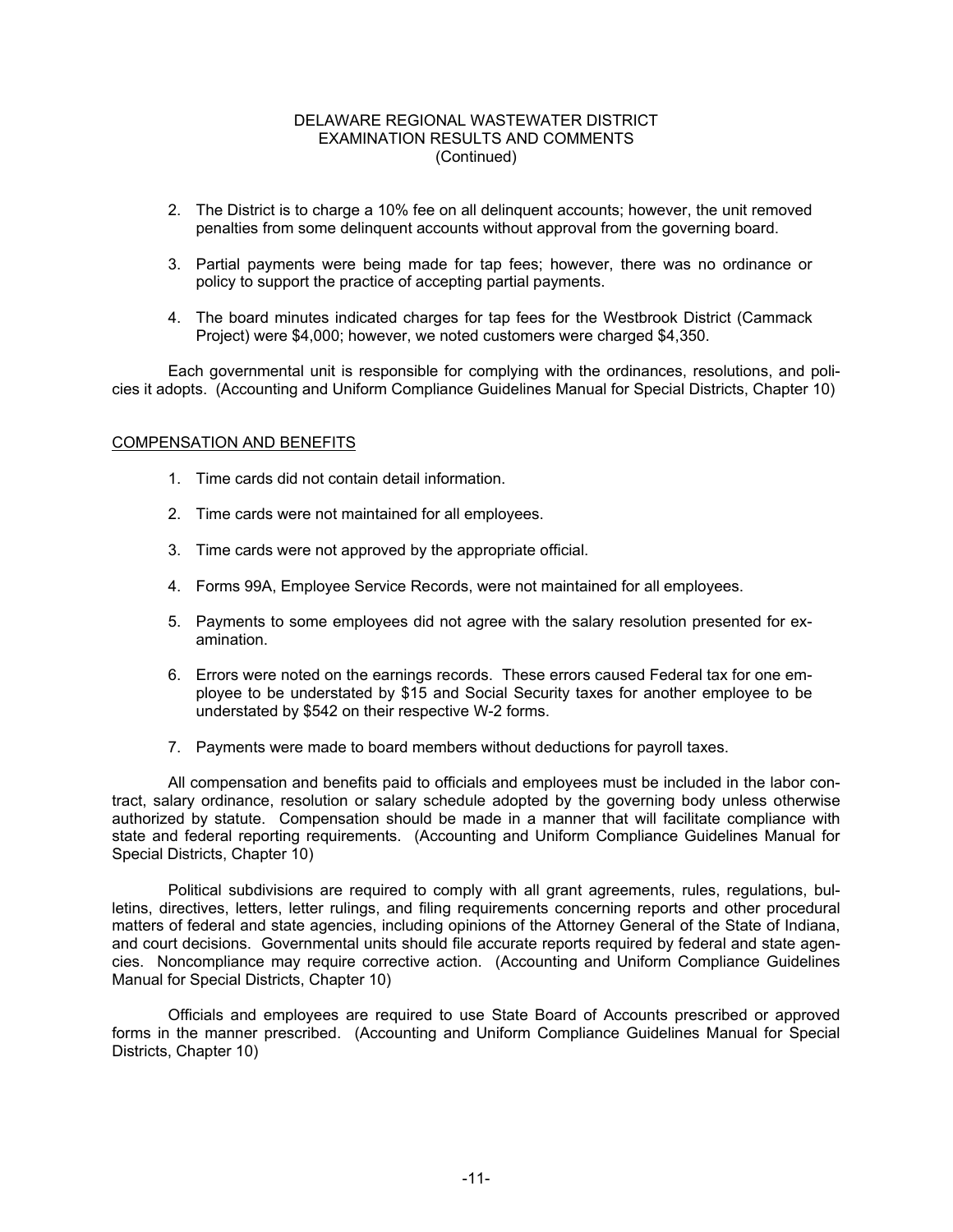#### INTEREST ON INVESTMENTS

 In some instances, interest earned on investments was automatically added to the principal and was not entered in the records.

 Interest on investments should not be automatically added into the investment. Instead, interest on investments should be paid to the governmental unit at each maturity date and posted to the appropriate fund. (Accounting and Uniform Compliance Guidelines Manual for Special Districts, Chapter 10)

#### BOND ORDINANCE REQUIREMENTS

 The District is required to comply with bond ordinance requirements. The operating funds shall be credited on the last day of the calendar month a sufficient amount of the revenues of the wastewater works so that the balance shall be sufficient to pay the expenses of operation, repair and maintenance for the next succeeding two calendar months. The bond and interest funds shall be credited on the first day of each calendar month in an amount equal to one-tenth of the interest and principal payable on the next succeeding principal and interest payment date. The operating funds and bond and interest funds were underfunded in the amounts of \$108,051 and \$26,778, respectively, at December 31, 2009.

Each governmental unit is responsible for complying with the ordinances, resolutions, and policies it adopts. (Accounting and Uniform Compliance Guidelines Manual for Special Districts, Chapter 10)

#### BANK ACCOUNT RECONCILIATIONS

 Depository reconciliations of the fund balances to the bank account balances, at December 31, 2009, reflected an unidentified difference of \$23,330.

 IC 5-13-6-1(e) states: "All local investment officers shall reconcile at least monthly the balance of public funds, as disclosed by the records of the local officers, with the balance statements provided by the respective depositories."

#### CREDIT CARD

The District is using credit cards to purchase items without an approved credit card policy.

 The State Board of Accounts will not take exception to the use of credit cards by a governmental unit provided the following criteria are observed:

- 1. The governing board must authorize credit card use through an ordinance or resolution, which has been approved in the minutes.
- 2. Issuance and use should be handled by an official or employee designated by the board.
- 3. The purposes for which the credit card may be used must be specifically stated in the ordinance or resolution.
- 4. When the purpose for which the credit card has been issued has been accomplished, the card should be returned to the custody of the responsible person.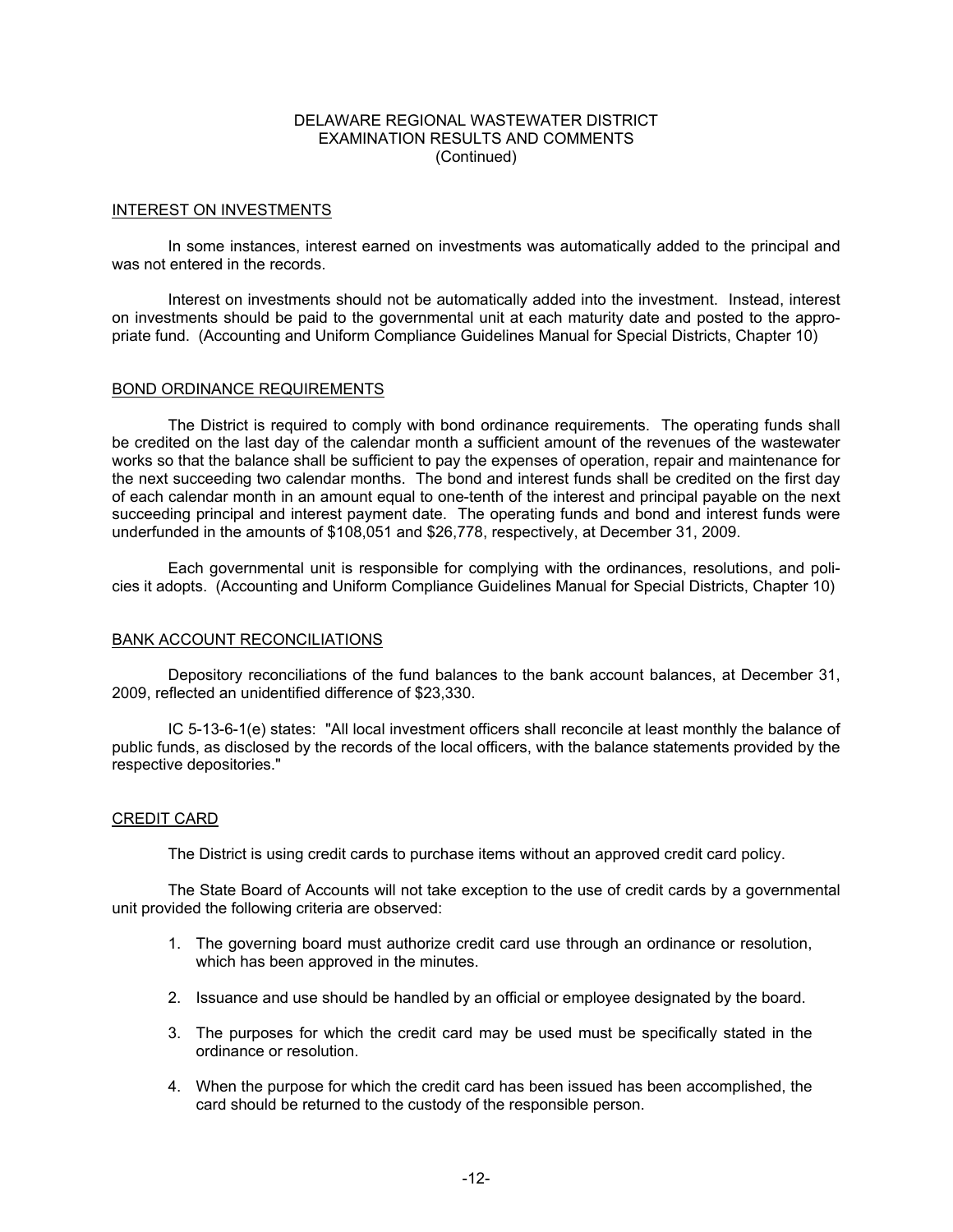- 5. The designated responsible official or employee should maintain an accounting system or log which would include the names of individuals requesting usage of the cards, their position, estimated amounts to be charged, fund and account numbers to be charged, date the card is issued and returned, etc.
- 6. Credit cards should not be used to bypass the accounting system. One reason that purchase orders are issued is to provide the fiscal officer with the means to encumber and track appropriations to provide the governing board and other officials with timely and accurate accounting information and monitoring of the accounting system.
- 7. Payment should not be made on the basis of a statement or a credit card slip only. Procedures for payments should be no different than for any other claim. Supporting documents such as paid bills and receipts must be available. Additionally, any interest or penalty incurred due to late filing or furnishing of documentation by an officer or employee should be the responsibility of that officer or employee.
- 8. If properly authorized, an annual fee may be paid.

(Accounting and Uniform Compliance Guidelines Manual for Special Districts, Chapter 10)

#### TRAVEL POLICY

A travel policy was not presented for examination.

 Each governmental unit should adopt a written travel policy in conformity with applicable statutes. (Accounting and Uniform Compliance Guidelines Manual for Special Districts, Chapter 10)

#### INVESTMENT MATURITY LIMITATIONS

The District purchased certain investments which have a stated maturity in excess of two years.

 IC 5-13-9-5.6 states in part: ". . . investments made under this chapter [IC 5-13-9] must have a stated final maturity of not more than: . . . two (2) years . . . after the date of purchase or entry into a repurchase agreement."

#### PRESCRIBED FORM

The Register of Investments, Form 350, was not in use.

 Officials and Employees are required to use State Board of Accounts prescribed or approved forms in the manner prescribed. (Accounting and Uniform Compliance Guidelines for Special Districts, Chapter 10)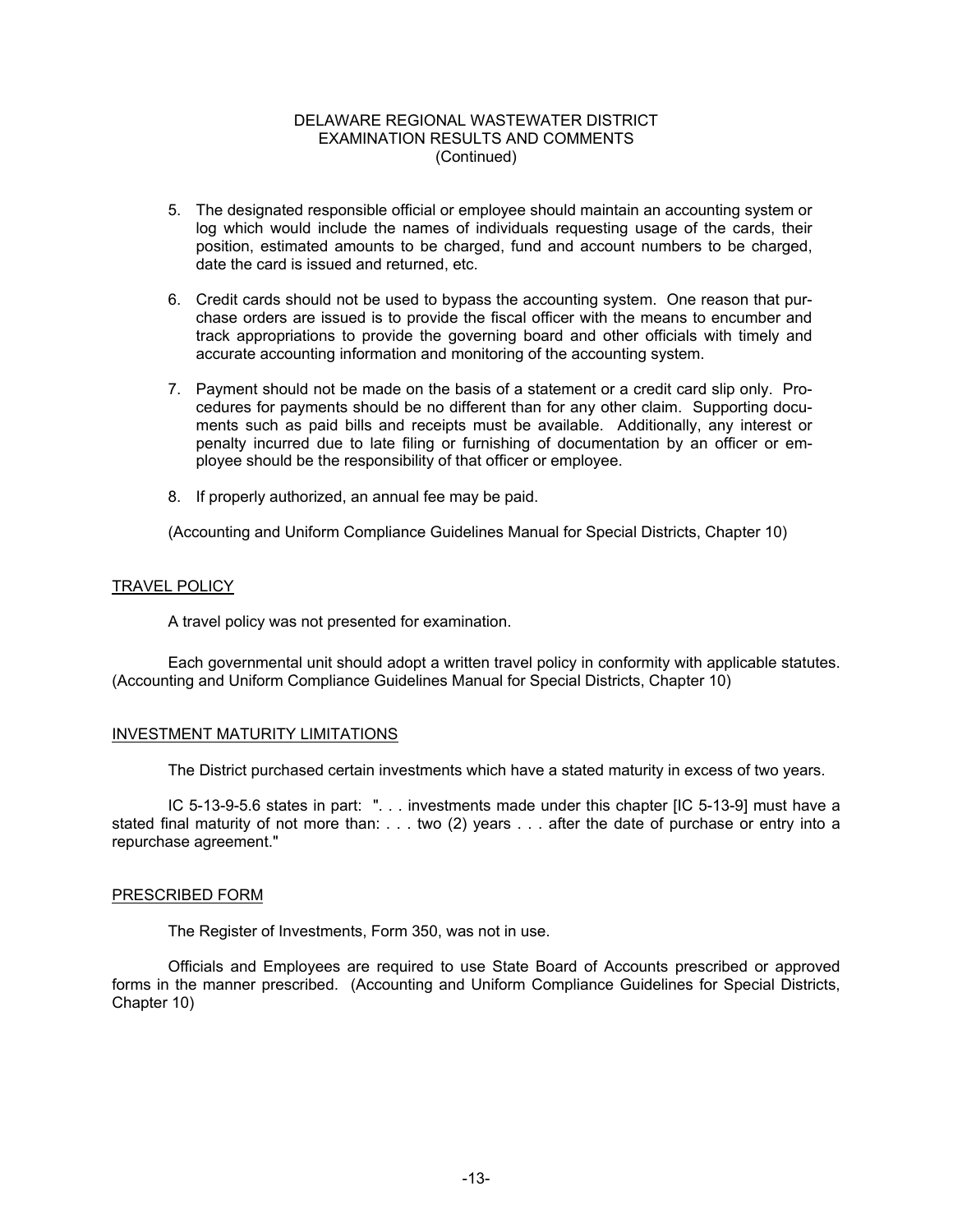#### ERRORS ON CLAIMS – BOARD MEMBERS

 Claims supporting payments to board members for attending meetings did not note the specific date of the meetings, but only the number of meetings.

IC 5-11-10-1.6 states in part:

- "(b) As used in this section, 'claim' means a bill or an invoice submitted to a governmental entity for goods or services.
- (c) The fiscal officer of a governmental entity may not draw a warrant or check for payment of a claim unless:
	- (1) there is a fully itemized invoice or bill for the claim;
	- (2) the invoice or bill is approved by the officer or person receiving the goods and services;
	- (3) the invoice or bill is filed with the governmental entity's fiscal officer;
	- (4) the fiscal officer audits and certifies before payment that the invoice or bill is true and correct; and
	- (5) payment of the claim is allowed by the governmental entity's legislative body or the board or official having jurisdiction over allowance of payment of the claim."

#### INTERNAL CONTROLS – ACCOUNTS RECEIVABLE

 We noted the following concerning the controls over the receipting, disbursing, recording, and accounting for the financial activities:

- 1. The detailed accounts receivable amounts did not agree with the accounts receivable per the trial balance by \$190,406, as of December 31, 2008.
- 2. The Trial Balance report, which would show the amounts due for customers, was not presented for examination as of December 31, 2009. A detail of account balances was printed at the end of each billing cycle, which is the 15th of the month for the Westbrook and Daleville service centers and at the end of the month for the Royerton Service Center.
- 3. No combined trial balance for the end of the month was presented for examination and cash receipts and billings could not be reconciled to a detail balance of amounts owed.

 Governmental units should have internal controls in effect which provide reasonable assurance regarding the reliability of financial information and records, effectiveness and efficiency of operations, proper execution of management's objectives, and compliance with laws and regulations. Among other things, segregation of duties, safeguarding controls over cash and all other assets and all forms of information processing are necessary for proper internal control. (Accounting and Uniform Compliance Guidelines Manual for Special Districts, Chapter 10)

 At all times, the manual and computerized records, subsidiary ledgers, control ledger, and reconciled bank balance should agree. (Accounting and Uniform Compliance Guidelines for Special Districts, chapter 10)